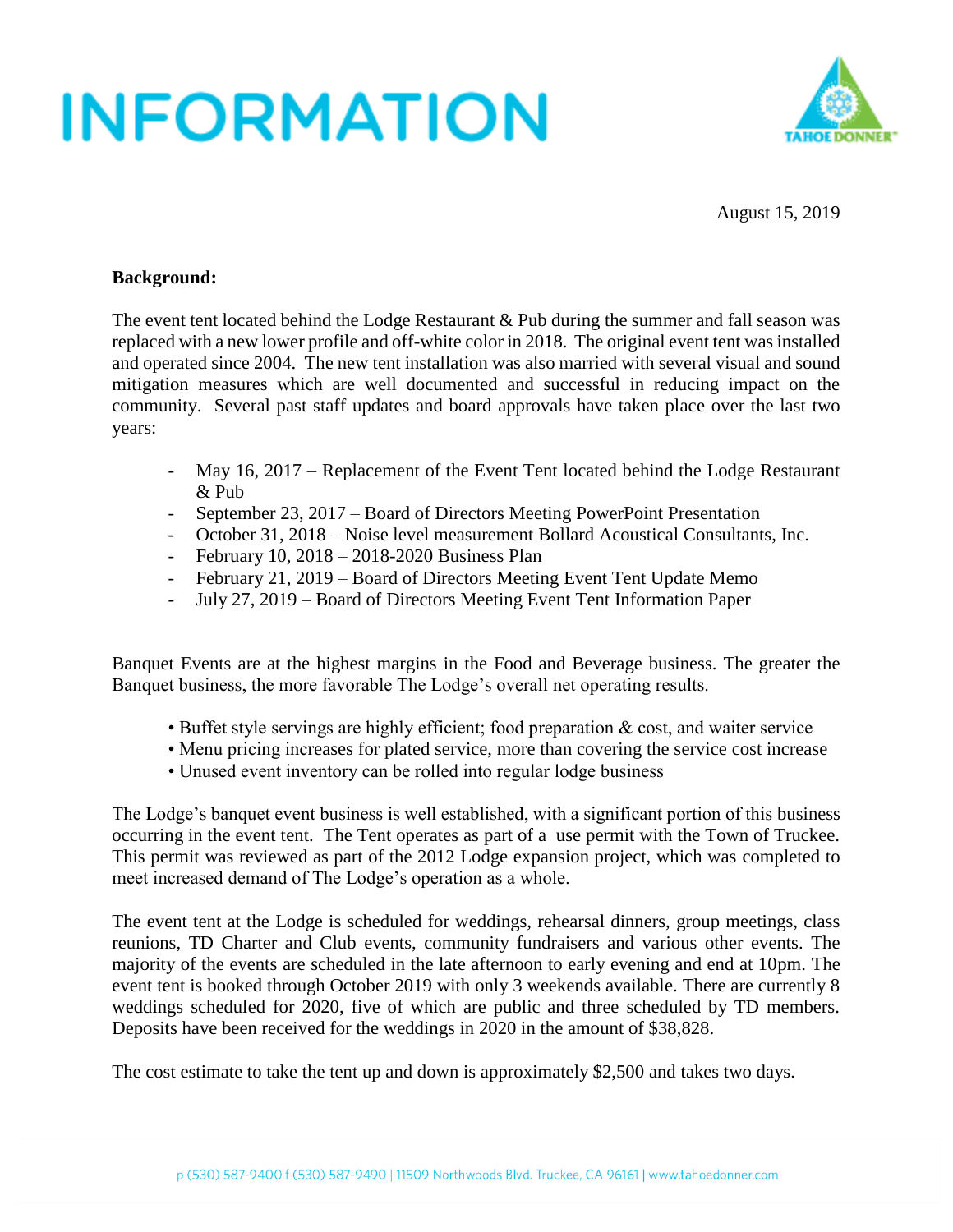

Total number of 2019 bookings for summer evening events broken down by members, public and community:

| <b>Lodge Events</b> | <b>Estimate</b> |      |       | <b>Estimate Guest</b> | <b>Number of Events</b> |      |  |  |
|---------------------|-----------------|------|-------|-----------------------|-------------------------|------|--|--|
|                     | <b>Revenue</b>  |      |       | Count                 |                         |      |  |  |
| Member              | \$111,185       | 24%  | 1,080 | 20%                   | 11                      | 17%  |  |  |
| Public              | \$328,906       | 72%  | 3,340 | 69%                   | 34                      | 64%  |  |  |
| Club                | \$9,850         | 3%   | 395   | 8%                    | 10                      | 13%  |  |  |
| Other/NFP           | \$5,000         | 1%   | 130   | 3%                    | 3                       | 6%   |  |  |
| <b>Total</b>        | \$459,941       | 100% | 4,945 | 100%                  | 58                      | 100% |  |  |

#### **Discussion:**

Noise Level Monitoring:

The Lodge staff monitor the noise at each event during various times throughout the event. The monitoring information is listed below:

| <b>DATE</b> | <b>ZONE</b> | <b>ZONE</b> | <b>ZONE</b> | <b>ZONE</b> | <b>ZONE</b> | <b>Time</b>     | <b>Deck</b> | <b>Deck</b>      | Porch | Pub  | <b>Dining</b> |
|-------------|-------------|-------------|-------------|-------------|-------------|-----------------|-------------|------------------|-------|------|---------------|
|             | 1           | 2           | 3           | 4           | 5           |                 | 1           | $\boldsymbol{2}$ |       |      |               |
| 7/30/19     |             |             |             |             |             |                 |             |                  |       |      |               |
| 110         | 54.2        | 58.4        | 57.2        | 50.1        | 44.5        | 1 <sub>pm</sub> |             |                  |       |      |               |
| Guests      |             |             |             |             |             |                 |             |                  |       |      |               |
|             | 55.6        | 62.5        | 59.2        | 52.6        | 42.6        | $2 \text{ pm}$  |             |                  |       |      |               |
|             | 54.5        | 59.2        | 58.2        | 50.5        | 43.4        | 3 pm            |             |                  |       |      |               |
|             |             |             |             |             |             |                 |             |                  |       |      |               |
| 8/3/19      |             |             |             |             |             |                 |             |                  |       |      |               |
| 165         | 52.2        | 53.5        | 54.2        | 56.3        | 52.1        | 7 pm            | 65.2        | 63.1             | 62.3  | 76.2 | 69.8          |
| Guests      |             |             |             |             |             |                 |             |                  |       |      |               |
|             | 53.3        | 56.3        | 57.2        | 62.1        | 51.4        | 8 pm            | 64.5        | 68.3             | 71.5  | 82.6 | 71.6          |
|             | 55.4        | 57.4        | 58          | 60.1        | 54.2        | 9 pm            | 63.2        | 65.2             | 66.4  | 84.6 | 74.5          |
|             |             |             |             |             |             |                 |             |                  |       |      |               |
| 8/9/19      |             |             |             |             |             |                 |             |                  |       |      |               |
| 100         | 52.6        | 51.7        | 53.2        | 55.3        | 47.1        | 7 pm            | 61.5        | 59.6             | 71.2  | 78.5 | 71.6          |
| Guests      |             |             |             |             |             |                 |             |                  |       |      |               |

#### **DECIBLE READINGS**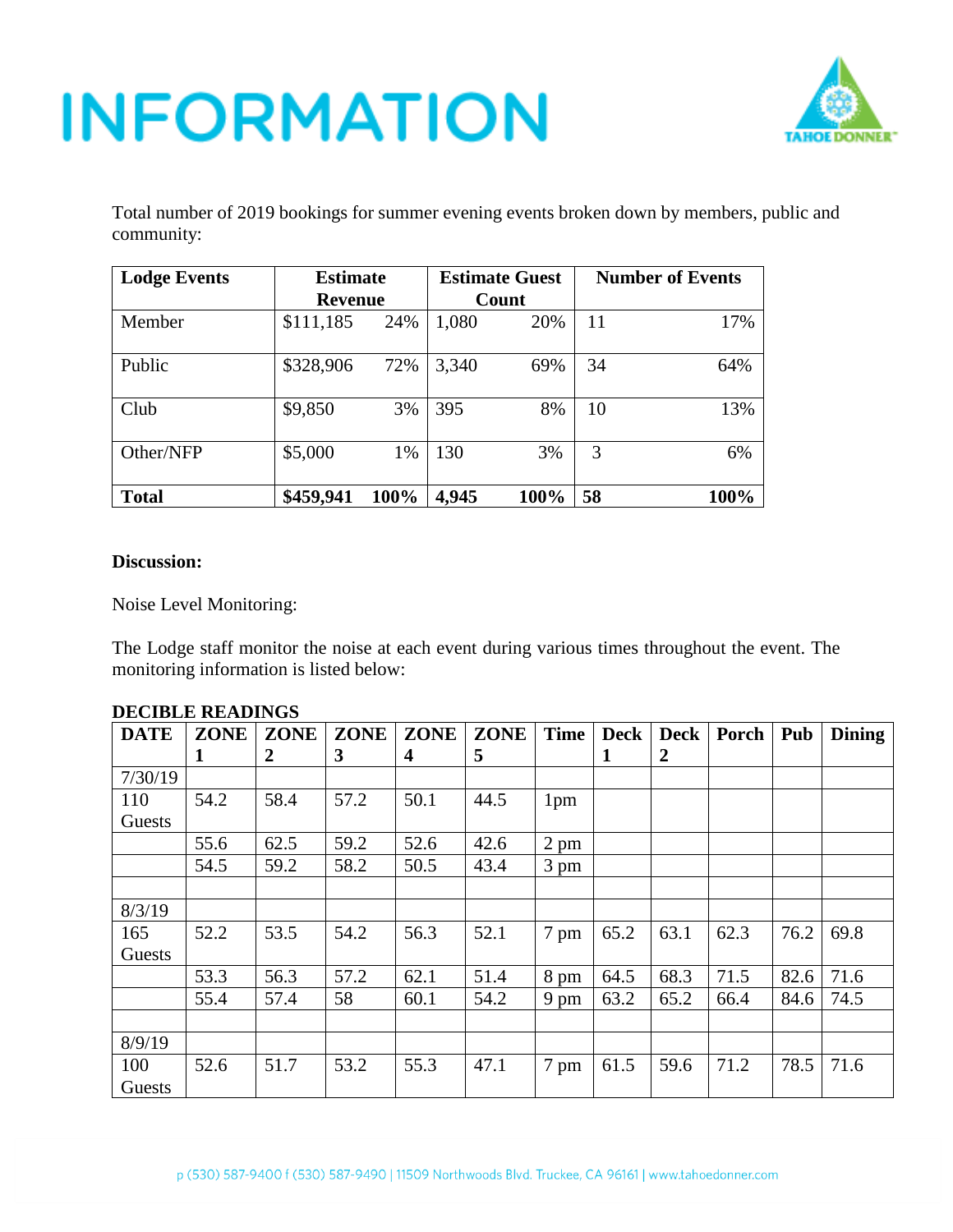

|         | 52.6 | 51.7 | 53.2 | 55.3 | 47.1 | $8 \text{ pm}$ | 62.3 | 65.9 | 72.2 | 79.6 | 74.5 |
|---------|------|------|------|------|------|----------------|------|------|------|------|------|
|         | 60.4 | 52.6 | 58.9 | 63.6 | 52.7 | 9 pm           | 64.5 | 57.6 | 74.5 | 78.6 | 73.6 |
|         |      |      |      |      |      |                |      |      |      |      |      |
| 8/10/19 |      |      |      |      |      |                |      |      |      |      |      |
| 140     | 53.2 | 52.6 | 53.1 | 54.2 | 52.3 | 7 pm           | 62.1 | 63.2 | 65.2 | 79.8 | 75.4 |
| Guests  |      |      |      |      |      |                |      |      |      |      |      |
|         | 52.1 | 54.3 | 54.6 | 60.1 | 55.2 | 8 pm           | 64.1 | 65.2 | 66.4 | 77.6 | 72.5 |
|         | 50.8 | 52.6 | 55.5 | 59.7 | 53.2 | 9 pm           | 60.2 | 61.2 | 63.2 | 75.4 | 74.2 |
|         |      |      |      |      |      |                |      |      |      |      |      |
| 8/16/19 |      |      |      |      |      |                |      |      |      |      |      |
| 160     | 50.2 | 49.6 | 50.7 | 56.2 | 51.4 | 7 pm           | 58.2 | 54.2 | 73.1 | 75.6 | 68.2 |
| Guests  |      |      |      |      |      |                |      |      |      |      |      |
|         | 60.5 | 57.1 | 70.2 | 55.3 | 52.6 | 8 pm           | 60.5 | 57.1 | 70.2 | 76.9 | 73.9 |
|         | 55.4 | 55.6 | 68.5 | 54.2 | 53.2 | 9 pm           | 54.7 | 65.2 | 69.1 | 74.1 | 68.2 |
|         |      |      |      |      |      |                |      |      |      |      |      |
| 8/17/19 |      |      |      |      |      |                |      |      |      |      |      |
| 100     | 51.3 | 55.6 | 54.2 | 54.2 | 51.2 | 7 pm           | 55.8 | 54.6 | 74.2 | 76.6 | 68.5 |
| Guests  |      |      |      |      |      |                |      |      |      |      |      |
|         | 55.4 | 58.5 | 52.6 | 56.2 | 52.3 | 8 pm           | 63.2 | 64.2 | 66.4 | 75.4 | 69.8 |
|         | 52.1 | 52.6 | 54.7 | 59.2 | 53.6 | $9 \text{ pm}$ | 65.4 | 64.2 | 65.2 | 77.6 | 72.5 |

Zone 1= Northwoods

Zone 2= Mid Driveway

Zone 3= Dumpster area

Zone 4= South Tent

Zone 5= Old cart path

Membership Feedback:

There have been three documented complaints in 2019 received in regard to the noise level at the Lodge, and email to the Board of Directors……….:

- 1. 5/18/19 Anonymous caller: call received at 9:57 p.m. via afterhours call service. Caller complaint; the music was too loud and acknowledged that they would probably turn off the music at 10:00 p.m.
- 2. Member sent email to the board on 6/16/19 recounting experience from 5/18/19 causing member to call complaint line, and experience from 6/15/19 wedding evening. Additional email details provided on 6/22/19.
- 3. 6/21/19 Member call: call received 7:12 p.m. caller complaint music too loud wanted someone to be notified as soon as possible.